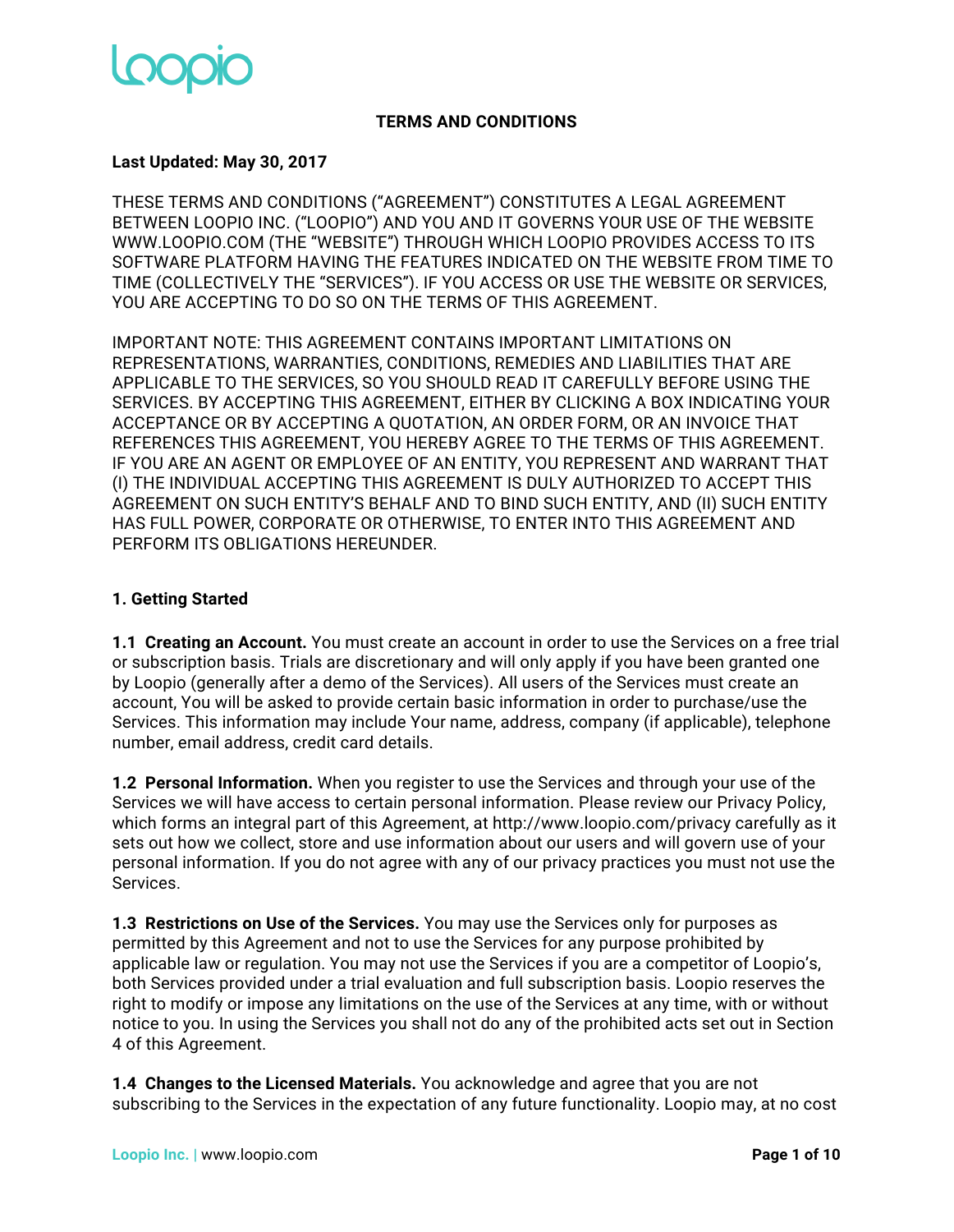to You, alter, update or upgrade the Licensed Materials from time to time without any prior notice with any alternations, updates or upgrades which Loopio generally makes available to its other customers at no cost. Such changes may include bug fixes, new or modified features or changes intended to improve the user experience. If you do not like any changes to the Licensed Materials your sole remedy is to terminate your subscription. For greater certainty, Loopio may from time to time provide enhanced or new features or functionality that will be made available to customers only on payment of the applicable fees for such premium features or functionality.

## **2. Trial Evaluations**

**2.1** If You request a free trial of the Services, Loopio may make those Services available to You free of charge for evaluation purposes until the end of the free trial period indicated by Loopio. Trial services are provided 'as is' without any warranty of any kind although Loopio will provide reasonable e-mail, in-application, and telephone support in connection with the use and operation of the Licensed Materials (as defined in Section 4.1) and Services and any problems therewith. Additional terms and conditions governing trial evaluations of the Services may be set out on the webpage and indicated at the time of sign up. Such terms should be read in conjunction with this Agreement as they will take precedence over any conflict or inconsistency with this Agreement. We reserve the right at all times (but will have no obligation) to terminate users and/or terminate any trial at any time without any liability whatsoever. **2.2** ANY DATA YOU PROVIDE FOR PROCESSING DURING YOUR FREE TRIAL WILL BE DELETED BY LOOPIO AT THE END OF THE TRIAL PERIOD UNLESS YOU PURCHASE A SUBSCRIPTION FOR THE SERVICES OR EXPORT SUCH DATA BEFORE THE END OF THE TRIAL.

### **3. Subscription Terms, Term and Termination**

**3.1 Subscriptions.** You may subscribe for the Services after creating an account as indicated in **Creating an Account** (Section 1.1 above). Unless otherwise specified on the Website, Services are purchased as monthly subscriptions or annual subscriptions. Professional services are available on a time and materials or fixed quote basis as agreed with Loopio in a quotation or invoice provided by Loopio to You.

**3.2 Service Period and Renewals.** Services purchased will be provided to You for the period set out in the applicable quotation or invoice on the Website, and will automatically renew unless and until your subscription is terminated pursuant to Sections 3.3 or 3.4 below.

**3.3 Termination by You.** If You wish to terminate your subscription, You can do so at any time by canceling your subscription/automatic rebilling by e-mailing Loopio at support@loopio.com. Your account will remain active until the end of the period which you have pre-paid for (e.g. monthly subscriptions will have access until the end of the month; annual subscriptions will have access until the end of the year). If you want your account deactivated before the next billing cycle you will need to provide Loopio with direct notification by email. Loopio can deactivate your account within 30 days of a request. Recurring payments for periodic subscriptions are processed on the same day of the calendar month that you first subscribed in respect of that month if You acquire services on a monthly subscription basis or on the anniversary of the date on which you first subscribed in respect of an annual subscription.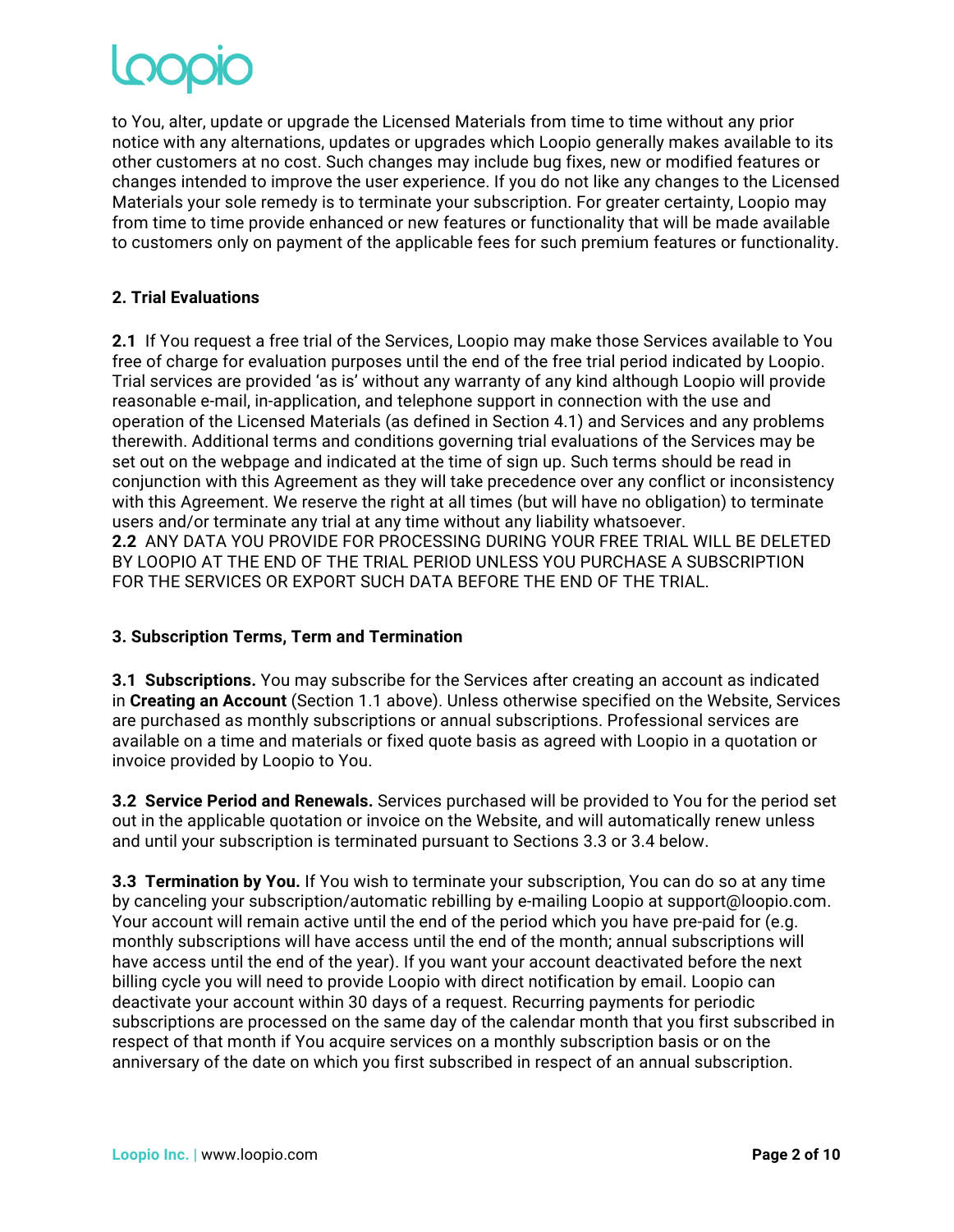**3.4 Termination by Loopio.** In certain circumstances Loopio may, upon the provision of written notice to You, immediately terminate your account and/or access to the Services. Cause for such termination shall include, but not be limited to: (a) violations of the terms of this Agreement; (b) a request by you to terminate your account; (c) discontinuance or material modification to the Loopio Service or any part thereof; (d) a request and/or order from law enforcement, a judicial body, or other government agency; (e) where provision of the Services to you is or may become unlawful; (f) your participation in fraudulent or illegal activities. In such circumstances, Loopio will use commercially reasonable efforts to give you as much notice as possible, however there may be certain circumstances where advanced notice is not possible. Any such termination shall be made by Loopio in its sole discretion, and Loopio will not be responsible to you or any third party for any damages that may result or arise out of such termination of your account and/or access to the Services.

**3.5 Suspension by Loopio.** In certain circumstances, Loopio may temporarily suspend your account or access to the Services. Cause for such suspension includes unexpected technical or security problems. In such circumstances, Loopio will use commercially reasonable efforts to notify you of the suspension and use commercially reasonable efforts to resolve the problem as quickly as possible.

**3.6 Effect of Termination.** Upon termination of this Agreement Your access to and receipt of the Services will terminate. Loopio will not be liable in respect of any damage caused by the termination of this Agreement. If you are a paying subscriber, you have the right to request and receive a copy of your content from Loopio's systems if you make such request within 30 days of the effective date of termination. Such data will be provided in Microsoft Word and Excel formats.

# **4. Licenses and Proprietary Rights**

**4.1 License Grant.** Subject to the terms of this Agreement and payment of the applicable fees, Loopio grants You a limited, personal, non-sublicensable, non-exclusive, non-transferrable, single, internal license and right to use the Services (including the underlying software and technology contained therein) ("**Licensed Materials"**) for the purposes indicated on the Website when you subscribe. This license also includes the right to use any other applications that may be explicitly provided by Loopio for use of the Services. A license is required for each user of the Licensed Materials and Services. Any software provided to you is licensed, not sold.

**4.2 Third Party Components.** The Licensed Materials may incorporate and embed software and other technology owned and controlled by third parties. Any such third party software or technology that is incorporated in the Licensed Materials falls under the scope of this Agreement. Such third party software is licensed not sold, and will be provided to You on the license terms of this Agreement unless additional or separate license terms apply as indicated at the time of download.

**4.3 License Restrictions.** You shall use the Services solely as contemplated in this Agreement and shall not license, sublicense, sell, resell, lease, transfer, assign, distribute, time share or otherwise make the Licensed Materials available to any third party. You shall not: (a) modify, translate, reverse engineer, decompile, disassemble, or create derivative works based on the Licensed Materials except to the extent expressly agreed upon in writing by Loopio or to the extent that enforcement is prohibited by applicable law notwithstanding a contractual provision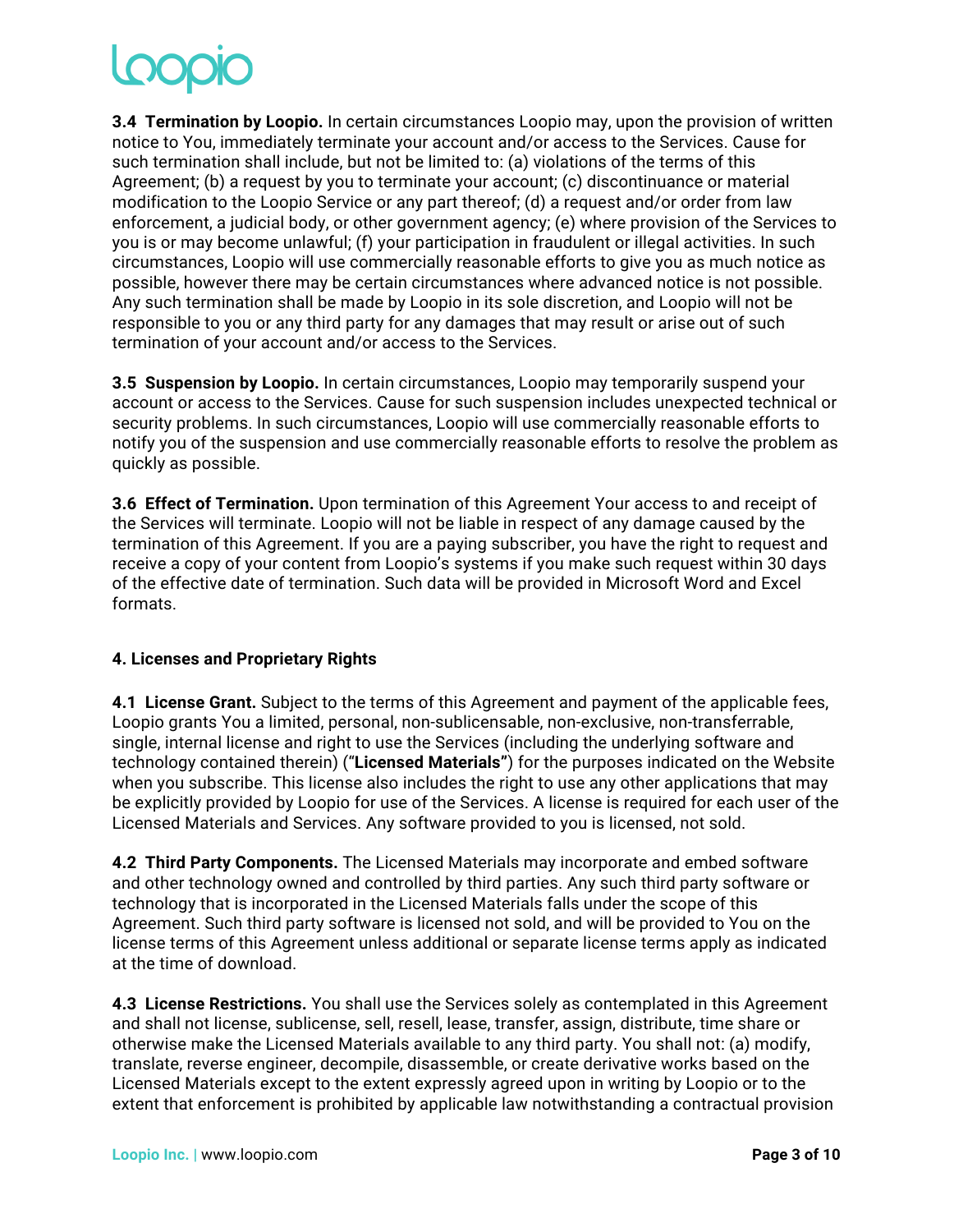to the contrary; (b) circumvent any user limits or other use restrictions that are built into the Services; (c) access the Services in order to (i) build a commercially competitive product or service; or (ii) copy any ideas, features, functions or graphics of the Services; or (d) share your user account with any third party.

**4.4 Restrictions on Use of the Services.** You shall not (a) use, or permit the use of, the Services for an illegal purpose, criminal offence, intellectual property infringement, harassment (including annoying or offensive transmissions), or in a manner that would cause interference with network operations, attempt to bypass Loopio 's network, or re-arrange, disconnect, remove, repair or otherwise interfere with any Services or facilities; or (b) remove any proprietary notices, labels, or marks from the Licensed Materials or modify, alter, or deface any of the trademarks, service marks, or other intellectual property made available through the Services nor use any of the foregoing except for the specific purpose for which such intellectual property is made available to You.

**4.5 Lawful Purposes**. You will at any and all times comply with any and all laws, regulations and policies that may apply to the use of the Services in Your country, including applicable rules that govern the export or import of software. You will use the Services solely for lawful purposes. In this respect You may not, without limitation (i) use the Services to manage any illegal operations, (ii) use any type of spider, virus, worm, trojan-horse, time bomb or any other codes or instructions that are designed to distort, delete, damage or disassemble the technology underlying the Services (including our proprietary software which may be available for download on the Website), (iii) send any unsolicited commercial communication not permitted by applicable law; (iv) endanger any part of any system or Internet connection of Loopio or any third party; (v) use the Services to store any personal information from individuals who have not consented to your processing of their personal information.

**4.6 Access to Your Account and Content.** You acknowledge and agree that Loopio may access, use, preserve and/or disclose your account information and content if legally required to do so or if we have a good faith belief that such access, use, disclosure, or preservation is reasonably necessary to: (a) comply with a legal process or request; (b) enforce this Agreement including investigation of any potential violation thereof; (c) detect, prevent or otherwise address security, fraud or technical issues; or (d) protect the rights, property or safety of Loopio, its users or the public as required or permitted by law.

**4.7 Exclusive Ownership.** Except for the rights and licenses granted in this Agreement, You acknowledge and agree that any and all intellectual property ("**IP**") rights to or arising from the Licensed Materials are and shall remain the exclusive property of Loopio and its licensors. Nothing in this Agreement intends to transfer any such IP rights to, or to vest any such intellectual property rights in, You. You are only entitled to the limited use of the intellectual property rights granted to You in this Agreement. You will not take any action to jeopardize, limit or interfere with Loopio's IP rights. Any unauthorized use of Loopio 's intellectual property rights is a violation of this Agreement as well as a violation of intellectual property laws and treaties, including without limitation copyright laws and trademark laws.

**4.8 Content.** As between You and Loopio, You own the content You provide, create, store and process through the Services. Except for material we may license to you, Loopio does not claim ownership of the materials and/or content you submit through the Services ("**Content**") and we treat your Content as confidential information. However, by using the Services you grant Loopio a worldwide, royalty-free, non-exclusive license to collect, use and store such Content solely for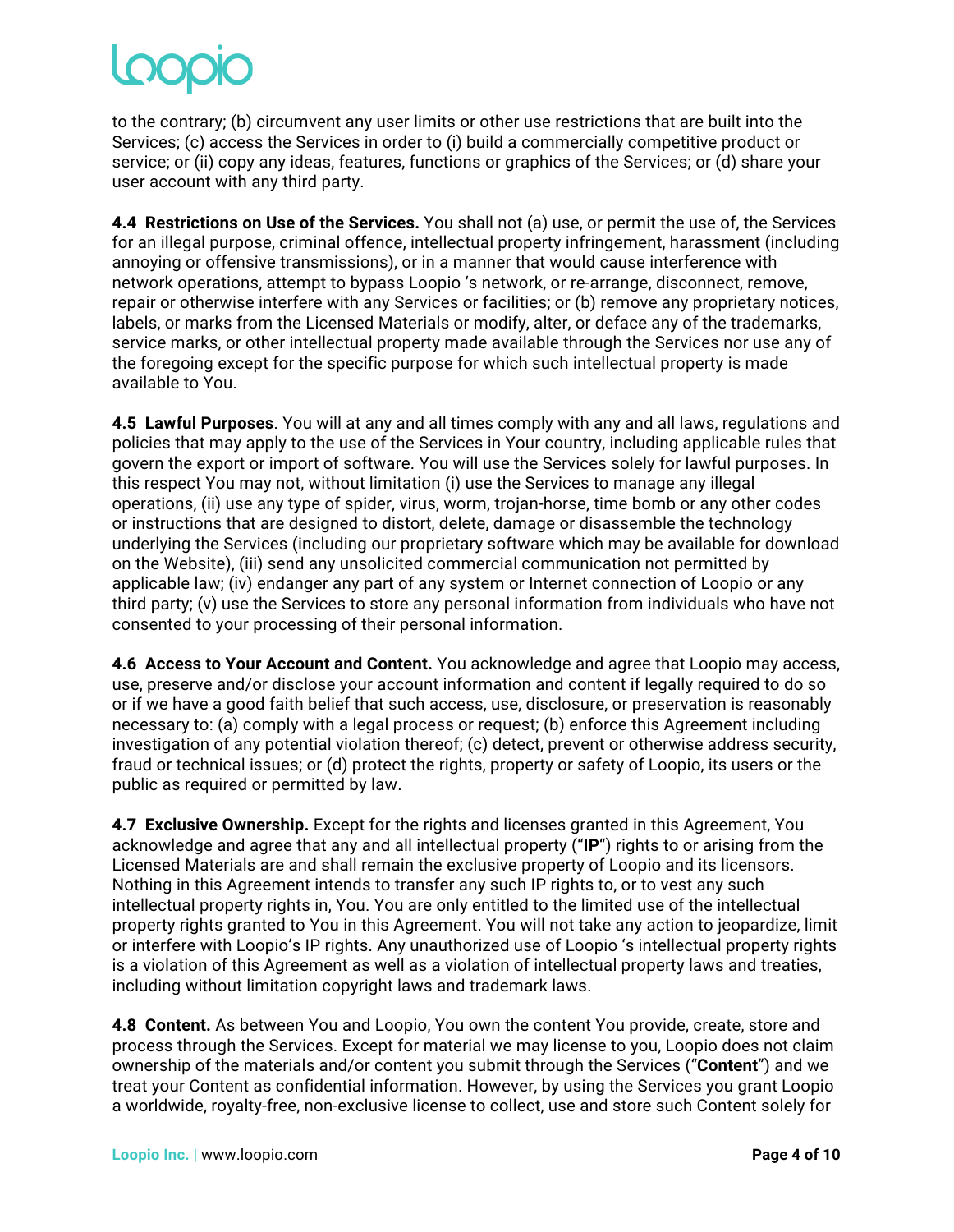# Loopic

the purpose of providing you with the Services. Your Content is only accessible to our database administrators (unless you have selected to use migration services) and is not shared with anyone outside of Loopio without your prior consent. Said license will terminate when you or Loopio terminate your account. For the avoidance of doubt, Loopio will collect usage and service data in aggregate to develop marketing content or to provide the Services only. Loopio provides migration services, which are optional, and involves personnel at Loopio having full access to your application and visibility of all content in your account for the purpose of the Loopio employee(s) providing assistance to You in populating your database/library. Our personnel observe the requirements of Section 4.9 (Confidentiality) in providing this service.

**4.9 Confidentiality.** "**Confidential Information**" means information of a party ("**Disclosing Party**") that the other party ("**Receiving Party**") receives in connection with the Services, which based on the circumstances under which it was disclosed, a reasonable person would believe to be confidential to the Disclosing Party, including, without limitation, your RFP responses and any other non-public content posted, transmitted or accessed through the Services. A Receiving Party shall (i) limit access and use of Disclosing Party's Confidential Information to those of Receiving Party's employees and agents that require such access and use in connection with the Services; (ii) not disclose Disclosing Party's Confidential Information to third parties, unless authorized under this Section of the Terms; (iii) protect the Disclosing Party's Confidential Information as it protects its own Confidential Information, but in any event with not less than a reasonable degree of care; and (iv) not use the Disclosing Party's Confidential Information for any purpose except as required to perform its obligations hereunder or as otherwise specifically permitted hereunder. Nothing in this Section shall prevent a Receiving Party from disclosing Confidential Information to a third party to the extent that such Confidential Information is: (i) previously known to the Receiving Party prior to disclosure by the Disclosing Party, without any obligation of confidentiality; (ii) publicly known or becomes publicly known through no breach of This Agreement by the Receiving Party; (iii) rightfully received from a third party under no confidentiality obligation with respect to the Confidential Information; or (iv) independently developed by the Receiving Party without use of the Disclosing Party's Confidential Information.

**4.10 Internet Security and Data Breach.** Loopio uses commercially reasonable, industry standard security measures to protect your Confidential Information against accidental or unlawful loss, access or disclosure. However, despite such efforts, you acknowledge and understand that there is risk in transmitting information over the internet, and Loopio does not guarantee that there will not be, and is not responsible for, third party security breaches ("**Third Party Data Breach**"), except to the extent that such Third Party Data Breach arose as a result of Loopio's gross negligence or willful misconduct. You hereby release and waive Loopio from and against any claims in connection with any such Third Party Data Breach.

**4.11 Feedback.** We welcome your suggestions, comments and feedback on the Services ("**Feedback**") as it helps us to improve the product and our services. If you provide us with Feedback you agree that: (a) we are not subject to any confidentiality obligations in respect to the Feedback; (b) the Feedback is not confidential or proprietary information belonging to you or any third party and you have all of the necessary rights to disclose the Feedback to us; (c) Loopio (including all of its successors and assigns) may freely use Feedback without any restrictions; and (d) you are not entitled to receive any compensation or re-imbursement of any kind. For greater certainty, Feedback does not contain any Content.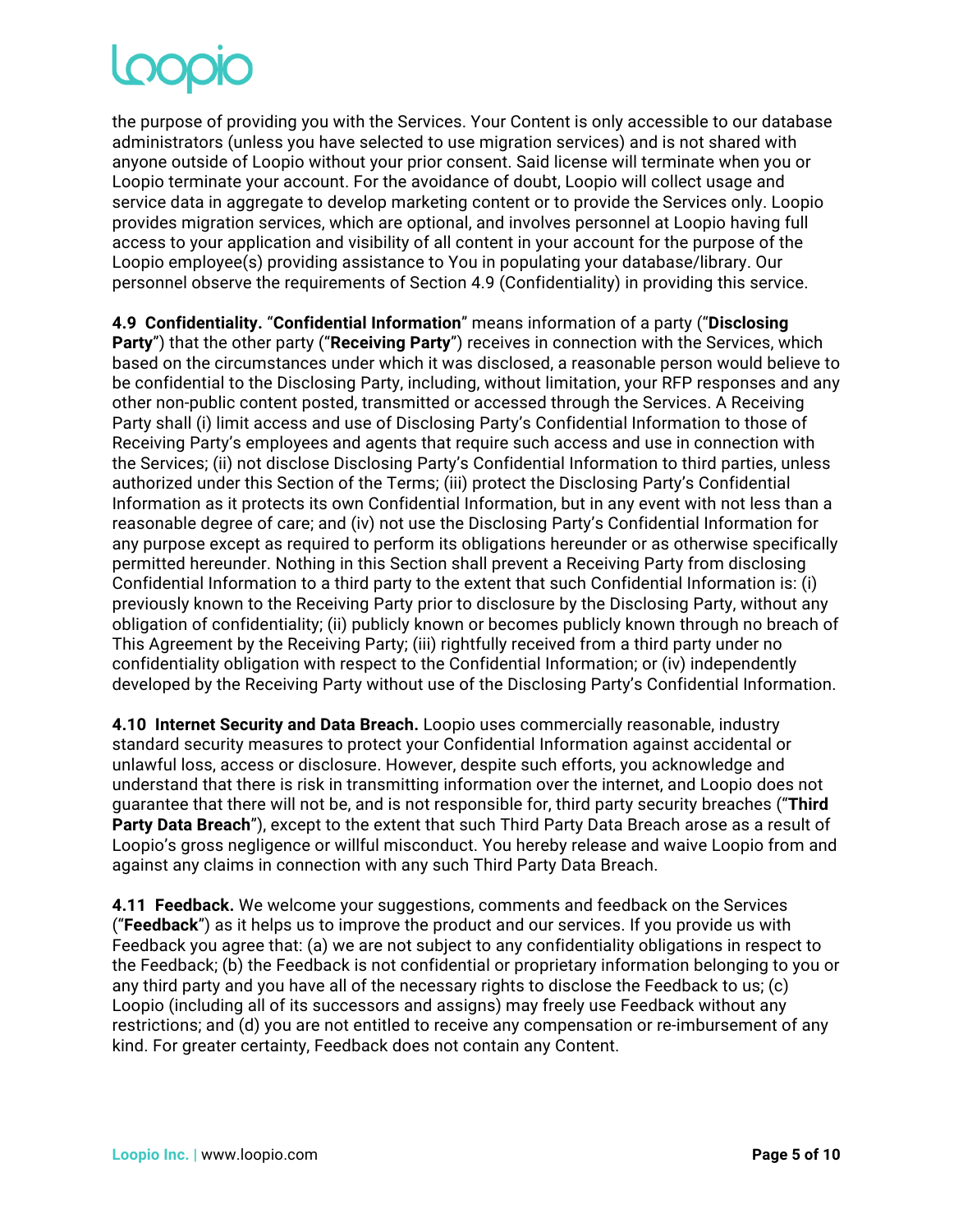### **5. Payment Terms**

**5.1 Fees, Payment & Charges.** Your access to and use of the Services is subject to Your payment of the applicable fees due for the Services selected by You which are set out in a quotation or invoice (the "**Fees**") and all other applicable amounts, charges and taxes indicated when You purchase Services (or otherwise notified to You by Loopio from time to time). Fees may be updated by Loopio from time to time in its sole discretion. Payments are due monthly in advance or annually in advance depending on your subscription package. All fees are nonrefundable (except under Section 3.5 in relation to material uncured breach of Loopio).

**5.2 Monthly Subscription Payments.** For monthly subscriptions, invoicing and receipts are processed electronically using third party services, with payment due upon receipt (i.e. Net 0 day payment terms).

**5.3 Annual Subscriptions.** If You opt to subscribe for an annual subscription you may pay the fees by check, credit card, wire transfer or other payment methods agreed with Loopio from time to time, with Net 30 day payment terms.

**5.4 Credit Card and Check Payments.** For purchased Services that will be delivered to You electronically, You shall: (i) keep the billing, credit card and payment information You provide to Loopio or its suppliers or payment processors, including name, credit card number and expiry date, mailing address, email address and telephone number, accurate and up to date; otherwise, we may suspend the Services; (ii) promptly advise Loopio if Your credit card information changes due to loss, theft, cancellation or otherwise; (iii) be liable for Your failure to pay any Fees billed to You by Loopio caused by Your failure to provide Loopio with up to date billing information. To offset its additional processing costs, Loopio may bill You for reasonable administrative charges as set from time to time for administrative or account activities including: collection efforts due to non-payment, bounced checks or rejected payments. All such administrative charges charged to You will be indicated to You on Your invoice or receipt and You shall pay all such charges.

**5.5 Pre-authorized Payment**. By providing a credit card to Loopio as part of your account setup for Your monthly or annual pre-authorized payments, You authorize Loopio to charge Your credit card for all outstanding Fees, taxes and charges and outstanding account balances due under the Agreement, and this constitutes Loopio 's good and sufficient authority for so doing.

**5.6 Service Suspension.** If Your payment method fails, Loopio may deactivate or lock Your account within thirty (30) days of such default and collect Fees owing using other collection mechanisms. You are solely responsible for all charges incurred under Your account by You or third-parties.

**5.7 Taxes.** Fees do not include tax. You are responsible for paying all governmental sales, use, value-added, commodity, harmonized and other taxes imposed on Your purchase or use of the Services. To the extent Loopio is required to collect such taxes, the applicable tax will be added to Your billing account.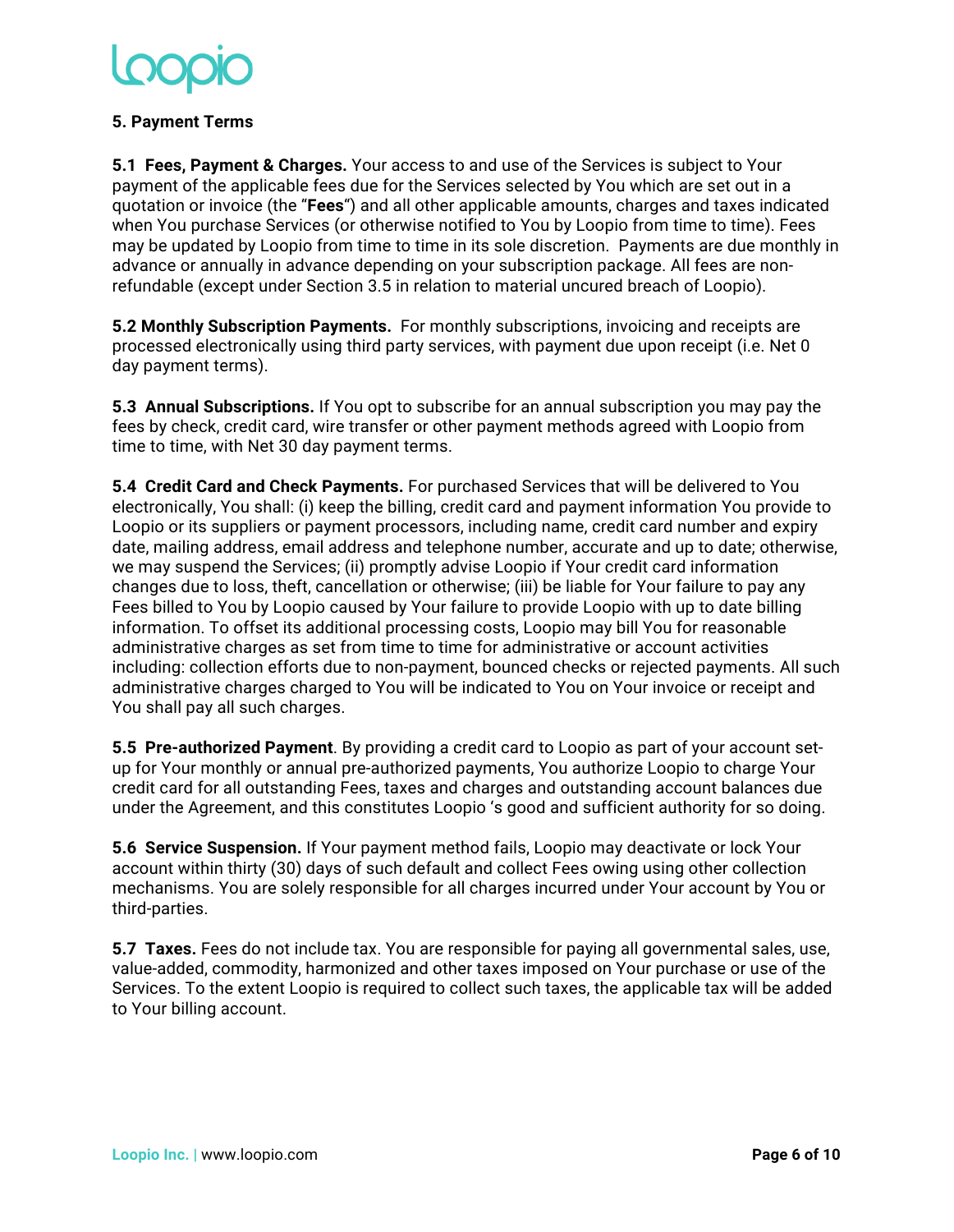## **6. Technical Support**

**6.1 Supported Browsers.** Although the Services operate with most internet browsers including Google Chrome, Safari, Microsoft Edge, and Mozilla FireFox, Loopio recommends use of Google Chrome for an optimized experience. Although the Services may be accessed through Internet Explorer, Loopio does not support Internet Explorer. Support requests for Internet Explorer will result in a recommendation being provided that You migrate to a different browser in order to access and use the Services more fully.

**6.2 Technical Support.** Loopio provides support directly and through third party customer support software for resolving customer and technical support issues. Loopio will provide support Monday through Friday from 9am ET to 6pm ET for the Services and will (i) use commercially reasonable efforts to make the Services available during the hours specified on the Website except for: (a) planned downtime (where at least 48 hours advance notice is provided), or (b) any unavailability caused by circumstances beyond Loopio 's reasonable control, including without limitation, acts of God, acts of government, flood, fire, earthquakes, civil unrest, acts of terror, strikes or other labor problems (other than those involving Loopio employees), or Internet service provider failures or delays, and (iii) provide the Services only in accordance with applicable laws and government regulations.

**6.3 Maintenance Services.** Loopio provides upgrades to the Licensed Materials (including software) from time to time to provide new features and improvements, bug fixes and error corrections which will be available with subsequent releases. Hosting is provided by a third party provider on behalf of Loopio.

**6.4 Modes of Contact.** You may contact Loopio via its third party customer support software or via email at support@loopio.com or by phone at 1-844-456-6746.

### **7. Liability Provisions**

### **7.1 Mutual Indemnification.**

**7.1.1****Your Indemnity.** You shall defend and/or settle at Your own expense, any claim, demand, suit or other proceedings made or commenced against Loopio by a third party in relation to: (i) your Content and any other materials or information that You submit, post, transmit or otherwise make available through the Services (ii) your violation of any third party rights.

**7.1.2 LOOPIO Indemnity.** Loopio agrees to defend and/or settle at Loopio's own expense, any claim, demand, suit, or other proceeding made or brought against You by a third party in relation to an allegation that the use of the Licensed Materials as permitted hereunder infringes or misappropriates the intellectual property rights of a third party.

**7.1.3 Procedure.** The indemnifying party under Section 7.1.1 or 7.1.2 as applicable, shall pay all damages finally awarded by a court of competent jurisdiction to the third party claimant or any settlement amounts agreed by the indemnifying party. The indemnifying party's obligations under this Section 8.1 are subject to the condition that the indemnified party shall: (a) notify the indemnifying party promptly of any claims within ten (10) days of being served with a claim, (b) permit the indemnifying party to control the defense and settlement of such claims (provided that the indemnifying party's counsel reasonably consults with counsel that the indemnified party may engage, and (c) assist and cooperate with the indemnifying party, as requested by the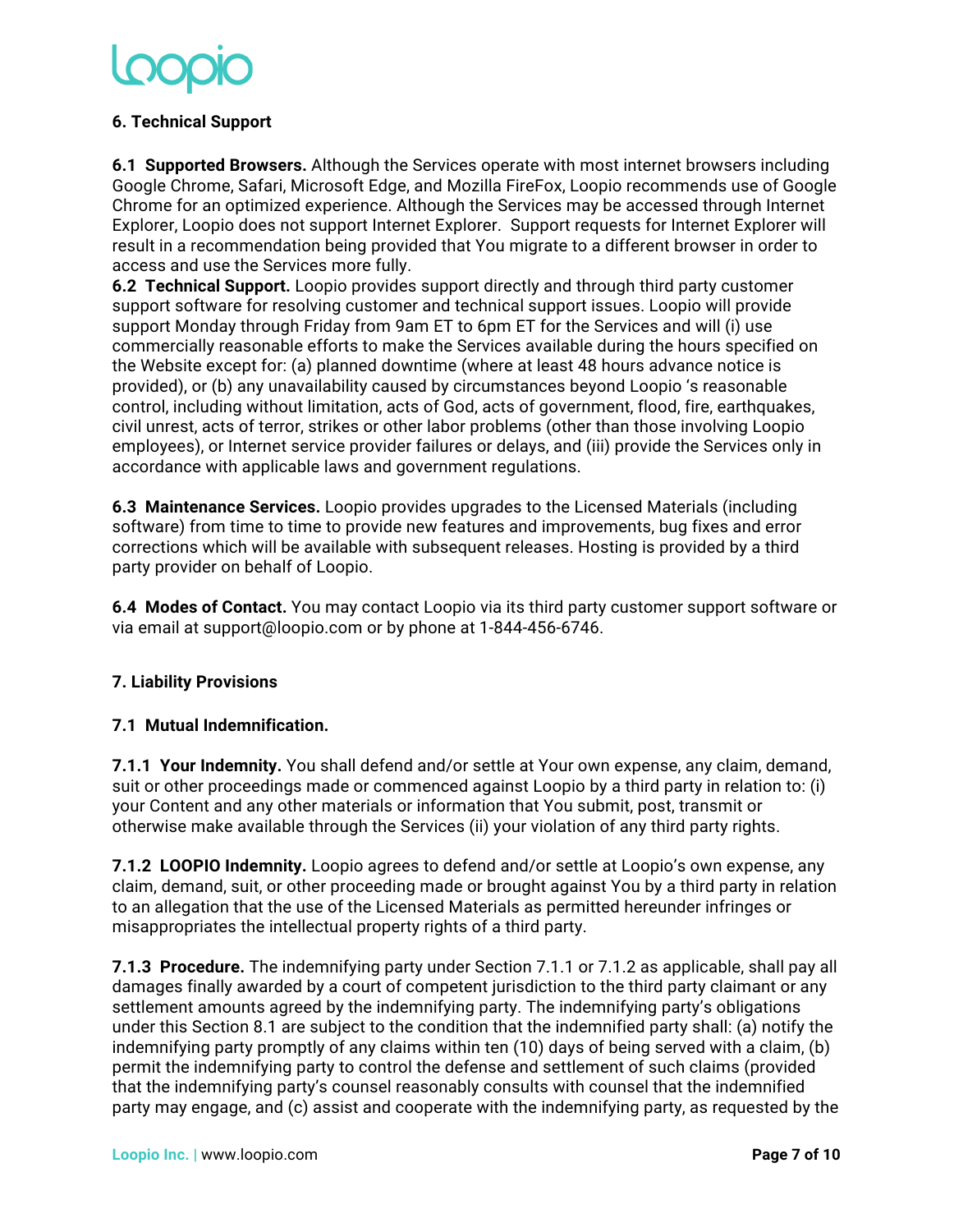indemnifying party at the indemnifying party's expense, in defending or settling the applicable claim.

# **7.2. Warranties; Disclaimers**

**7.2.1.** LOOPIO hereby represents and warrants to You that (i) LOOPIO has the right to grant to You the access to the Licensed Materials provided hereunder; (ii) the Services will be performed in a good and workmanlike manner in accordance with the user documentation provided to you; (iii) LOOPIO uses and will continue to use commercially reasonable efforts to comply with applicable laws, rules and regulations; (iv) to Loopio's knowledge the Services do not infringe the intellectual property rights of any third party; and (iv) LOOPIO is not aware of any actual or threatened suit against LOOPIO by any third party based on an alleged violation of such rights by the Licensed Materials.

**7.2. 2.** THE ABOVE-STATED LIMITED WARRANTIES REPLACE ALL OTHER WARRANTIES, EXPRESS OR IMPLIED. EXCEPT AS SPECIFICALLY PROVIDED IN THIS SECTION, THE LICENSED MATERIALS ARE PROVIDED "AS IS" AND LOOPIO DOES NOT MAKE ANY EXPRESS, IMPLIED OR STATUTORY WARRANTIES, CLAIMS OR REPRESENTATIONS WITH RESPECT TO THE LICENSED MATERIALS, INCLUDING, WITHOUT LIMITATION, WARRANTIES OR CONDITIONS OF QUALITY, PERFORMANCE, INTEGRITY OF DATA, MERCHANTABILITY, OR FITNESS FOR USE FOR A PARTICULAR PURPOSE. LOOPIO FURTHER DOES NOT REPRESENT OR WARRANT THAT THE SERVICES OR LICENSED MATERIALS WILL ALWAYS BE AVAILABLE, ACCESSIBLE, UNINTERRUPTED, TIMELY, SECURE, ACCURATE, COMPLETE AND ERROR-FREE OR WILL OPERATE WITHOUT PACKET LOSS, NOR DOES LOOPIO WARRANT THE SECURITY OF ANY CONNECTION TO OR TRANSMISSION FROM THE INTERNET.

**7.3 LIMITATION OF LIABILITY.** TO THE MAXIMUM EXTENT PERMITTED BY APPLICABLE LAW, NEITHER PARTY NOR ANY OF ITS AFFILIATES, LICENSORS OR SUBCONTRACTORS SHALL HAVE ANY LIABILITY TO YOU OR ANY OTHER PERSON OR ENTITY FOR ANY DAMAGES (WHETHER ARISING FROM THIS AGREEMENT, THE PRIVACY POLICY, ANY CONFIDENTIALITY AGREEMENT ENTERED INTO BETWEEN US, RELATED TO THE SOFTWARE, OR TO ANY SERVICES PROVIDED TO YOU BY LOOPIO (INCLUDING ITS AFFILIATES, LICENSORS, SUPPLIERS, SUBCONTRACTORS AND/OR DISTRIBUTORS) FOR ANY INDIRECT, RELIANCE, INCIDENTAL, SPECIAL, PUNITIVE, EXEMPLARY OR CONSEQUENTIAL DAMAGES, INCLUDING, BUT NOT LIMITED TO, LOSS OF REVENUE OR PROFIT, LOSS OF OR DAMAGE TO DATA, BUSINESS INTERRUPTION, LOSS OF DATA, REPLACEMENT OR RECOVERY COSTS, ANY THIRD PARTY DATA BREACH AND/OR OTHER UNAUTHORIZED ACCESS TO THE SERVICES (EXCEPT TO THE EXTENT THAT SUCH UNAUTHORIZED ACCESS IS DIRECTLY ATTRIBUTABLE TO LOOPIO'S GROSS NEGLIGENCE OR WILLFUL MISCONDUCT), OR OTHER COMMERCIAL OR ECONOMIC LOSS, WHETHER ARISING FROM CONTRACT, EQUITY, TORT (INCLUDING NEGLIGENCE OR STRICT LIABILITY) OR ANY OTHER THEORY OF LIABILITY, EVEN IF LOOPIO (INCLUDING ITS AFFILIATES, LICENSORS, SUPPLIERS, SUBCONTRACTORS AND/OR DISTRIBUTORS) HAS BEEN ADVISED OF THE POSSIBILITY OF SUCH DAMAGES, OR THEY ARE FORESEEABLE.

IN NO EVENT SHALL LOOPIO'S (INCLUDING ITS LICENSORS AND SUBCONTRACTORS) AGGREGATE LIABILITY ARISING OUT OF OR RELATED TO THIS AGREEMENT, WHETHER IN CONTRACT, TORT OR UNDER ANY OTHER THEORY OF LIABILITY, EXCEED THE TOTAL AMOUNT PAID BY YOU HEREUNDER IN THE 12 MONTHS PRECEDING THE INCIDENT.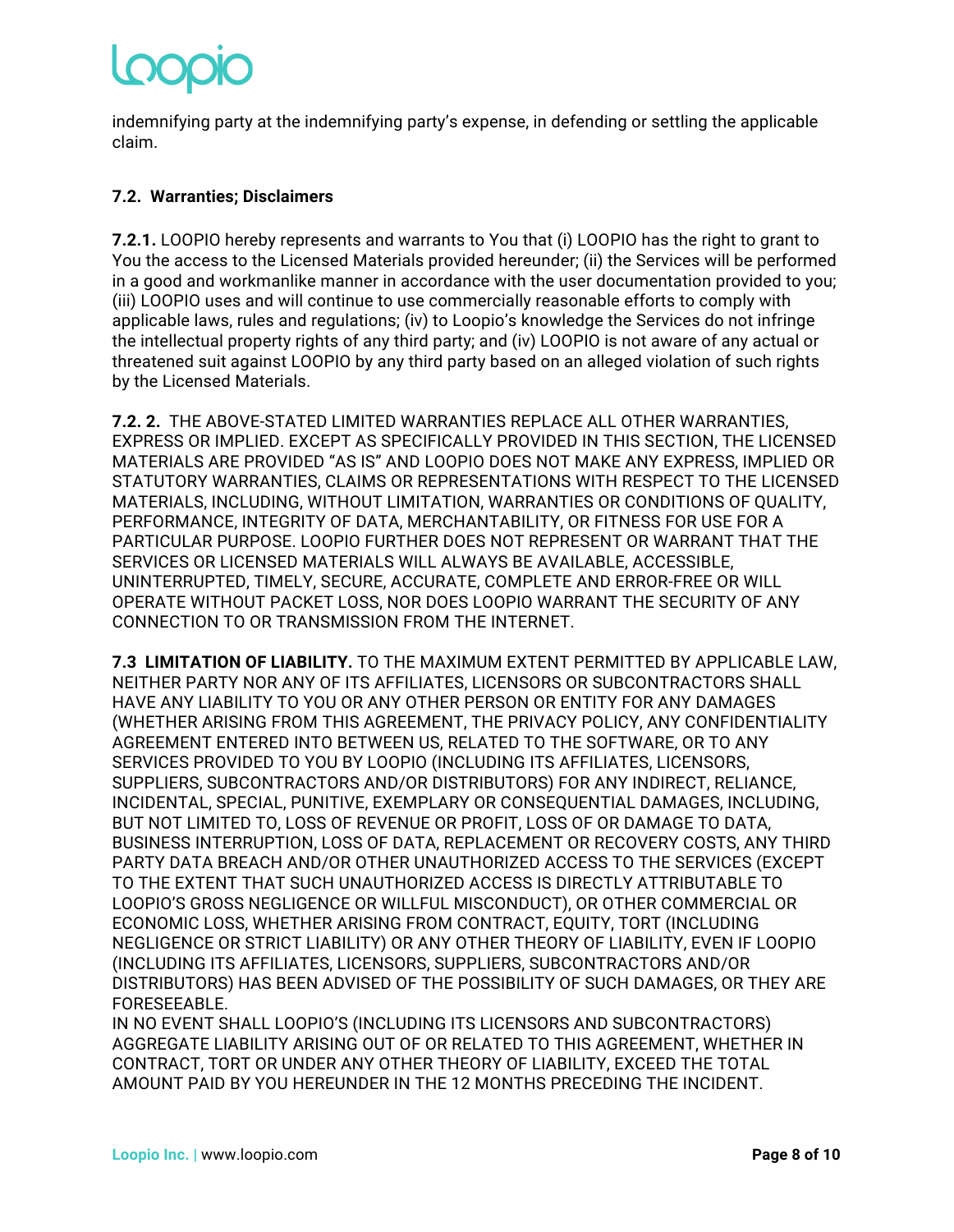THE DISCLAIMER OF REPRESENTATIONS, WARRANTIES AND CONDITIONS AND LIMITATION OF LIABILITY CONSTITUTE AN ESSENTIAL PART OF THIS AGREEMENT. YOU ACKNOWLEDGE THAT BUT FOR THE DISCLAIMER OF REPRESENTATIONS, WARRANTIES AND CONDITIONS AND LIMITATION OF LIABILITY, NEITHER LOOPIO NOR ANY OF ITS LICENSORS WOULD GRANT THE RIGHTS GRANTED IN THIS AGREEMENT. YOUR ONLY RIGHT OR REMEDY WITH RESPECT TO ANY PROBLEMS OR DISSATISFACTION WITH THE SERVICES IS TO IMMEDIATELY CEASE USE OF SUCH SERVICES.

### **8. General Terms**

**8.1 Updates to Agreement.** Loopio reserves the right to modify this Agreement at any time by publishing the revised Agreement on the Website. The revised Agreement shall become effective within ten (10) days of such publication or provision to You, unless You expressly accept the revised Agreement earlier by clicking on the accept button. Your express acceptance or Your continued use of the Services after expiry of the notice period of ten (10) days shall constitute Your acceptance to be bound by the terms and conditions of the revised Agreement. You can find the latest version of this Agreement at www.loopio.com.

**8.2 Notices.** Loopio may provide you with notices regarding the Services, including changes to This Agreement, by email or by postings on the Website and/or the Services.

**8.3 Independent Contractors.** This Agreement does not create a partnership, franchise, joint venture or employment relationship between the parties

**8.4 Logos.** Loopio may refer to You in Loopio's customer list and may use Your corporate name and logo for this purpose and on the Website. For the avoidance of doubt, Loopio will not use Your name, logo, any other trademark or trade-name of Yours for any other purposes without Your prior consent.

**8.5 Severability.** Should any term or provision hereof be deemed invalid, void or un-enforceable either in its entirety or in a particular application, the remainder of this Agreement shall nonetheless remain in full force and effect and the invalid, void or unenforceable portion will be severed from the Agreement.

**8.6 Export Control.** Use of the Services may be subject to the export and import laws of the United States and other countries. You agree to comply with all applicable export and import laws and regulations. In particular, but without limitation, the Services may not be exported or re-exported (a) into any U.S. embargoed countries or (b) to anyone on the U.S. Treasury Department's list of Specially Designated Nationals or the U.S. Department of Commerce Denied Person's List or Entity List. By using the Services, you represent and warrant that you are not located in any such country or on any such list. You also agree that you will not use the Services for any purposes prohibited by United States or Canadian law.

**8.7 Applicable Law and Venue.** This Agreement shall be governed by and construed in accordance with the laws of Ontario, Canada without giving effect to any conflict of laws or provisions whether contained in Canadian law or the laws of Your current state or country of residence. Any legal proceedings arising out of or relating to this Agreement will be subject to the jurisdiction of the courts of the province of Ontario, Canada. Each party hereby waives any